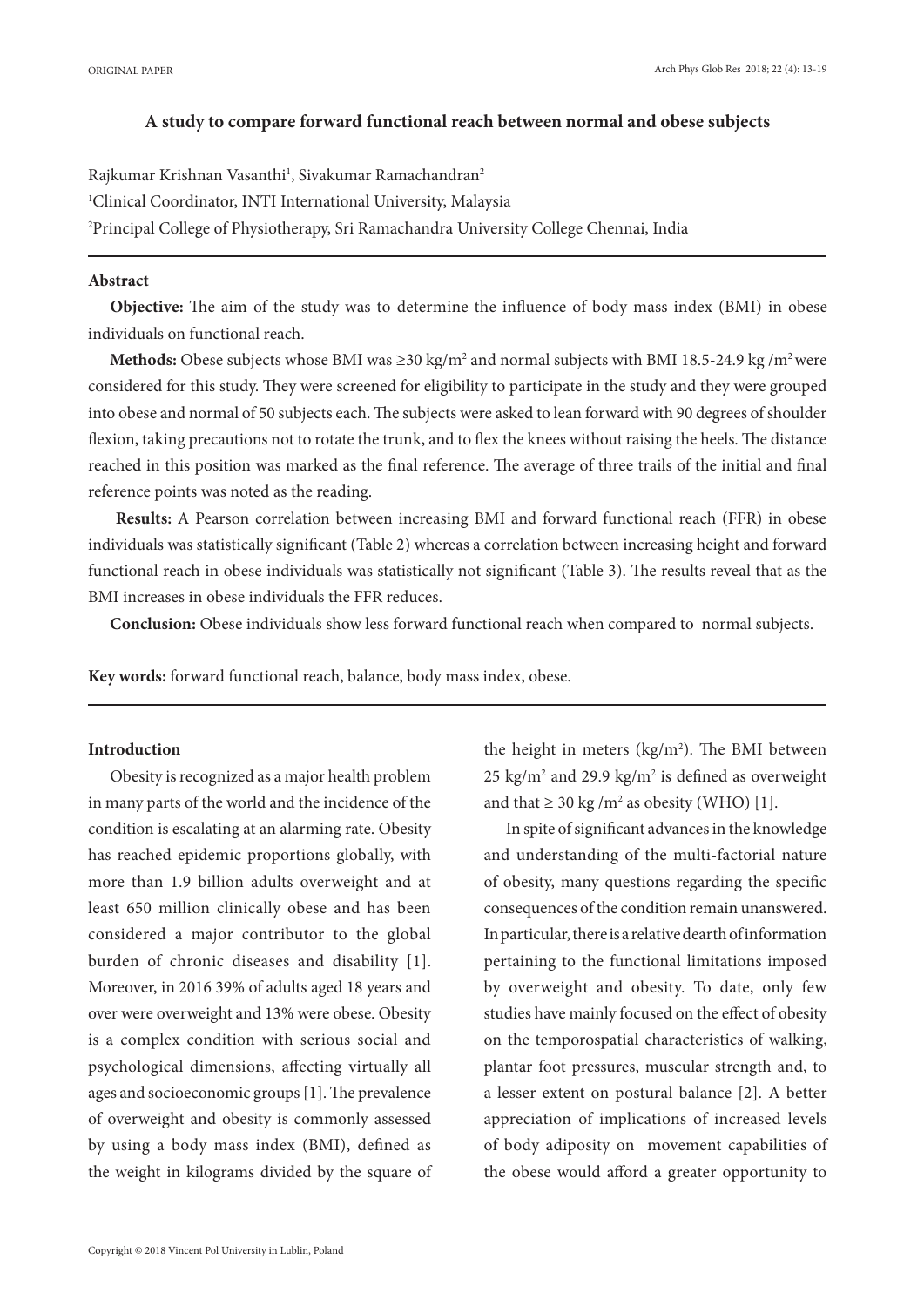provide meaningful support in preventing, treating and managing the condition and its sequelae [2].

Most studies investigating postural control in the obese have employed cross-sectional study designs and have not considered the potentially confounding effects on physical activity (WHO 1998). Obese persons (particularly those with an abnormal distribution of body fat in the abdominal area) may be at a higher risk of falling than lightweight individuals; moreover, obesity has been found to be associated with a greater area of sway [3]. A decrease in balance stability is strongly correlated with an increase in body weight, suggesting that the body weight may be an important risk factor for falling [4]. According to another study, extremely obese individuals have inadequate postural stability that could however be improved by a few sessions of balance training with a body weight reduction programme and balance improvement is an important goal of rehabilitation likely to reduce the propensity of overweight individuals to fall while performing everyday activities [5]. During experimental solicitations, obesity has significatively influenced the postural control of teenagers. Beside systematic statistical differences, a decrease in balance capacities of obese subjects has been observed [6].

Few studies in obese individuals have included balance trainings as part of an overall exercise programme [7]. Metabolic inefficiency of excess fat is thought to be a primary cause of decreased physical activity in the obese population as well as biomechanical inefficiency of movement and impaired stability [8].

According to many researches obese individuals have reduced balance and increased chances of fall. Exercises combined weight reduction regimens reduce disability and improve daily activities.

The functional reach test has proved to be useful in detecting balance impairment and changes in balance impairment overtime. The above test is a portable, inexpensive, reliable, precise, and reasonable clinical approximator of the margins of stability. Normative values of the functional reach test for different age groups are available [9]. There are no literature studies/data on impact of obesity on functional reach test scores. As there are studies stating that obesity impairs balance strategies, this study was intended to analyse the effect of obesity on functional reach.

# **Methods**

#### *Study design and population*

Upon institutional ethical clearance, the subjects were recruited and screened for eligibility to participate in the study and they were grouped into obese and normal of 50 subjects each. The purpose of the study was explained to each subject who signed the informed consent. Obese subjects whose BMI was  $\geq 30 \text{ kg/m}^2$  and normal subjects whose BMI was 18.5 to 24.9 kg/m<sup>2</sup> were considered for this study. To participate in the study, selected subjects had to meet the following criteria.

## *Inclusion criteria*

Age group of 20-40 years BMI  $\geq$  30 kg /m<sup>2</sup> [Obese] BMI 18.5 to 24.5 kg /m<sup>2</sup> [Normal]

# *Exclusion criteria*

Any deformities in the spine, upper and lower extremity

History of vestibular problems

History of chronic alcoholism

History of cerebrovascular accidents and neurological problems resulting in balance impairments

Restricted range of motion in the upper and lower extremities

History of diabetes mellitus

History suggesting arthritis in the upper and lower extremities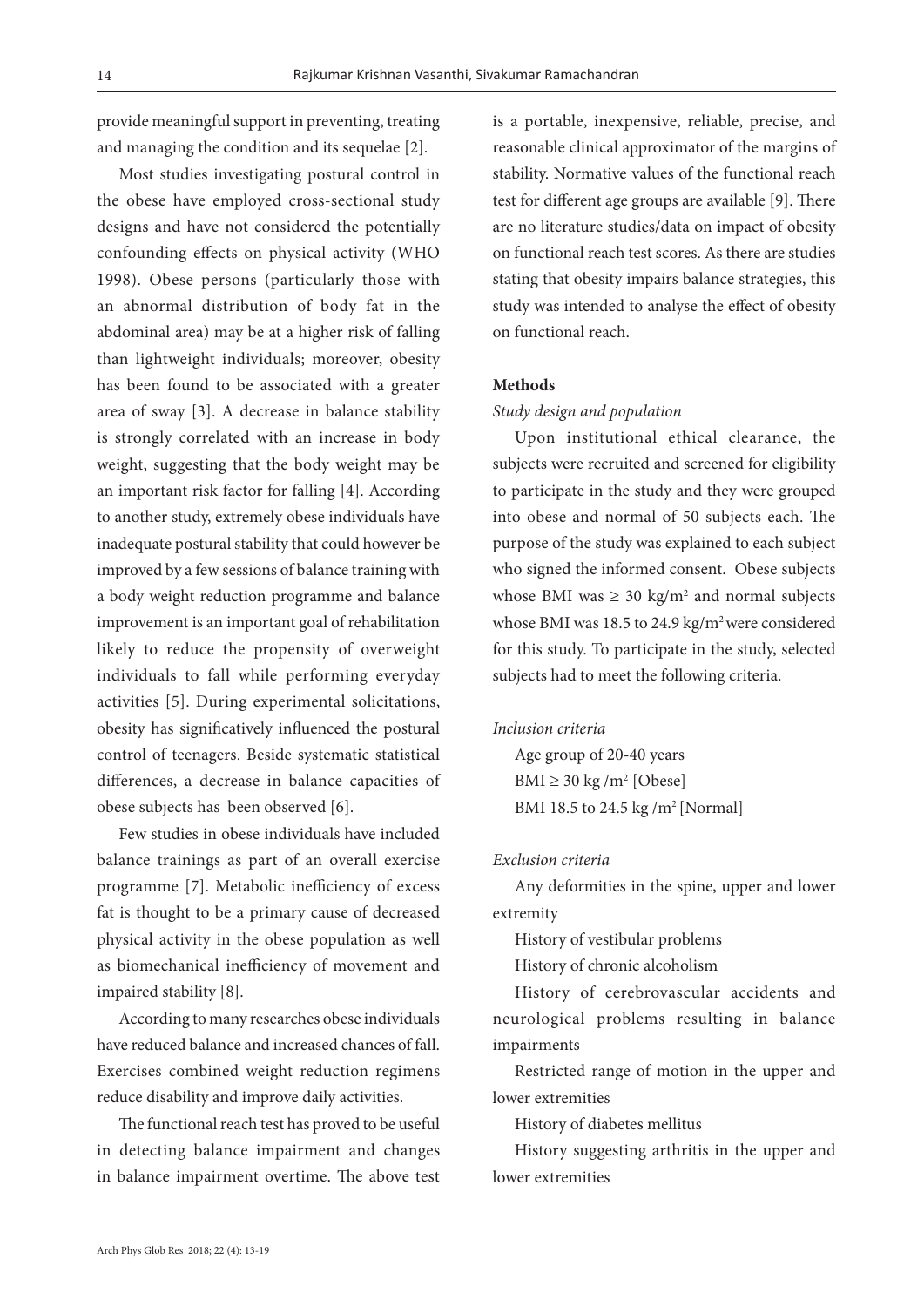### *Procedure*

The functional reach test (FRT) was used to measure the balance of selected subjects. The functional reach calibrator is designed to have a level platform, perpendicular to which, a heightmeasuring device [vertical scale] is vertically fixed. A sliding horizontal scale, which can be adjusted to the shoulder height, is fixed to the vertical scale to determine the functional reach.

Each subject was allowed to stand on the platform and heights are measured using the vertical scale as a standard. Footmarks were made on the platform to standardize the standing position. The sliding horizontal scale was adjusted to the shoulder level of the subjects. The subjects were asked to flex the bilateral shoulder to 90 degrees with their forearm pronated, finger flexed to make a fist with the 3<sup>rd</sup> metacarpal head was marked as an initial reference on the sliding horizontal scale. Subsequently, the subjects were asked to lean forward, taking precautions not to rotate the trunk, and flex the knees without raising the heels. The distance reached in this position was marked as the final reference. A trail was given before the final reading. The average of three trails of the initial and final reference points was noted as the reading. The forward reach scores were used for statistical analysis.

# **Results**

The results of forward functional reach distance for both obese and normal subjects were individually analyzed by using the statistical package for social sciences (SPSS) for Windows.

The mean differences between the obese and normal forward functional reaches were calculated and compared using the independent samples t-test; the difference between forward reach in obese and normal individuals was found to be statistically significant (Table 1).

Table 1. Comparison of forward functional reach between obese and normal individuals

|                               | Obese         |           | Normal        |           |        |                  |
|-------------------------------|---------------|-----------|---------------|-----------|--------|------------------|
| outcome<br>measure            | mean<br>value | <b>SD</b> | mean<br>value | <b>SD</b> | t-test | p<0.005          |
| functional<br>reach<br>(inch) | 10.84         | 0.92      | 15.15         | 1.14      | 20.756 | signifi-<br>cant |



Fig. 1. Mean of forward functional reach in obese versus normal individuals

The Pearson correlation between increasing BMI and forward functional reach [FFR] in obese individuals was statistically significant (Table 2).

Table 2. Correlation between BMI and functional reach in obese individuals

| variables                  | Mean  | SD.  |          | p<0.005     |
|----------------------------|-------|------|----------|-------------|
| BMI(kg/m <sup>2</sup> )    | 32.63 | 2.57 |          |             |
| functional<br>reach (inch) | 10.84 | 0.92 | $-0.532$ | significant |



Fig. 2. The Pearson correlation between MBI and functional reach in obese individuals

whereas the correlation between increasing height and FFR in obese individuals was statistically non-significant (Table 3).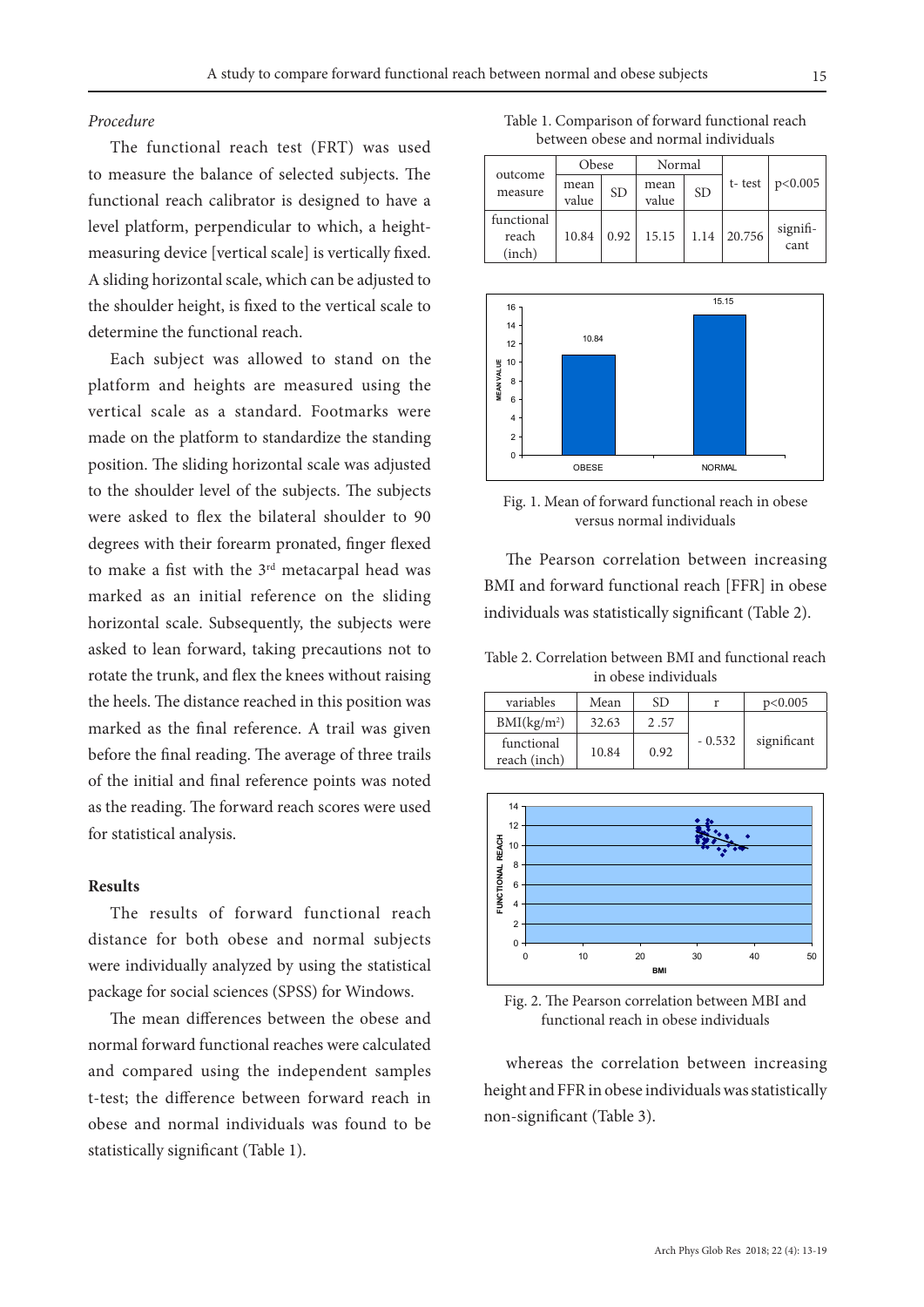Table 3. Correlation between height and functional reach in obese individuals

| variables                  | Mean  | SD   |       | p<0.005            |
|----------------------------|-------|------|-------|--------------------|
| height $(m2)$              | 2.82  | 0.32 |       |                    |
| functional<br>reach (inch) | 10.84 | 0.92 | 0.122 | not<br>significant |





On the other hand, in normal subjects, the Pearson correlation between BMI and FFR was statistically non-significant (Table 4)

Table 4. Correlation between BMI and functional reach in normal subjects

| variables                  | Mean  | SD   |          | p<0.005            |
|----------------------------|-------|------|----------|--------------------|
| height $(m2)$              | 22.64 | 1.26 |          |                    |
| functional<br>reach (inch) | 15.15 | 1.14 | $-0.118$ | not<br>significant |



Fig. 4.The Pearson correlation between BMI and functional reach in normal subjects

whereas the correlation between height and FFR was significant (Table 5).

Table 5. Correlation between height and functional reach in normal subjects

| variables                  | Mean  | SD.  |       | p<0.005     |
|----------------------------|-------|------|-------|-------------|
| height $(m2)$              | 2.88  | 0.23 |       |             |
| functional<br>reach (inch) | 15.15 | 1.14 | 0.616 | significant |



Fig. 5. The Pearson correlation between height and functional reach in normal subjects

The values obtained were further statistically analyzed showing that the difference in FFR between the BMI ranges in obese individuals was more significant (Table 6),

Table 6. Comparison of BMI range and forward functional reach in obese individuals

| <b>BMI</b> range<br>(kg/m <sup>2</sup> ) | number of<br>subjects | functional reach<br>(inch) |
|------------------------------------------|-----------------------|----------------------------|
| $30 - 32$                                | 31                    | 11.1                       |
| $32 - 34$                                |                       | 10.8                       |
| $34 - 36$                                |                       | 10.1                       |
| >36                                      |                       | 9.8                        |



Fig. 6. The BMI range versus forward functional reach in obese individuals

i.e. 0.4 inch for every  $2\text{kg/m}^2$  rise in BMI; in normal subjects the BMI range of 20-24 kg/m<sup>2</sup> was considered for further analysis between BMI and FFR. The other groups with the BMI <20 and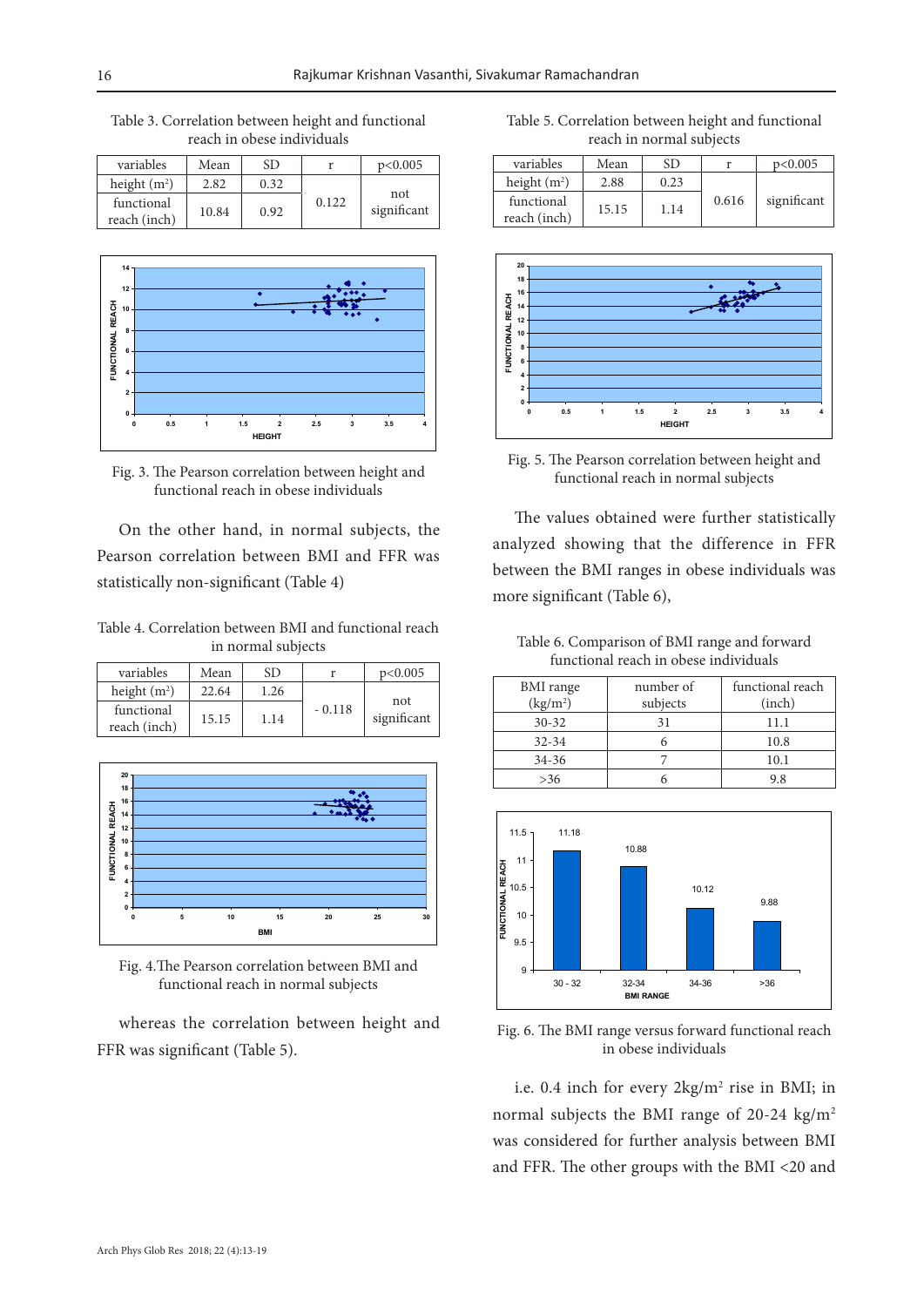>24 were not considered for analysis because of their very low number of subjects. Analysis of the considered group [20-24kg/m2 ] demostrated a difference of 0.1 inch FFR (Table 7).

Table 7. Comparison of BMI range and forward functional reach in normal subjects

| BMI range (kg/ | number of | functional  |
|----------------|-----------|-------------|
| $m2$ )         | subjects  | reach(inch) |
| 18-20          |           | 14.9        |
| $20 - 22$      | l ()      | 15.1        |
| $22 - 24$      | 35        | 15.2        |
| >24            |           |             |



Fig. 7. BMI range and forward functional reach in normal subjects

Thus, the results revealed that as the BMI increased in obese individuals, the FFR decreased.

# **Discussion**

According to the WHO, obesity is a complex condition with serious social and psychological dimensions, affecting virtually all ages and socioeconomic groups; moreover, it is a major contributor to the global burden of chronic diseases and disabilities [1].

Currently more than 1.9 billion adults are overweight and at least 600 million of them are clinically obese [1]. The main finding of the present study was that varying body mass index influenced the balance. Obese individuals showed lower scores of forward functional reach when compared to normal subjects. Statistical analysis using the SPSS data proved that there was a highly significant difference between normal and obese groups in performing the forward functional reach test [P< 0.001], which supported the hypothesis of our study.

Decreased functional reach distances could be attributed to decreased lower extremity muscle activity due to reduced oxidative capacity resulting in decreased force and endurance, as stated by Corbeil et al. [10]. This assumption has also been supported by Hulens et al., demonstrating reduced muscle activity in lower extremities due to altered metabolic state in obesity [11]. The body size and shape of individuals have affected the static postural stability by altering the location of the centre of gravity as reported by Fregly et al. [12]. While analysing the normative values of forward functional reach, Duncan et al. (1990) considered only age and height as factors [9].

In our study, correlations between height, BMI and functional reach in the adult population aged 20-40 years were analyzed.

 Furthermore, there was an inverse relationship between BMI and FFR in obese individuals, i.e. increased BMI was associated with significantly reduced FFR

Further analysis of the study findings demonstrated that the height of obese individuals was not a statistically significant factor when compared to BMI. Moreover, the correlation between BMI and FFR in normal individuals was not found to be statistically significant, whereas the correlation between height and FFR was found significant.

Thus, height is a significant factor affecting FFR of subjects with normal BMI; otherwise, in obese individuals BMI is a significant factor influencing their FFR.

In this study population, subjects with the BMI range of 20-24  $\text{kg/m}^2$  were considered for further analysis between BMI and FFR, as they constituted the maximum number of subjects in the normal BMI study population. The other groups with BMI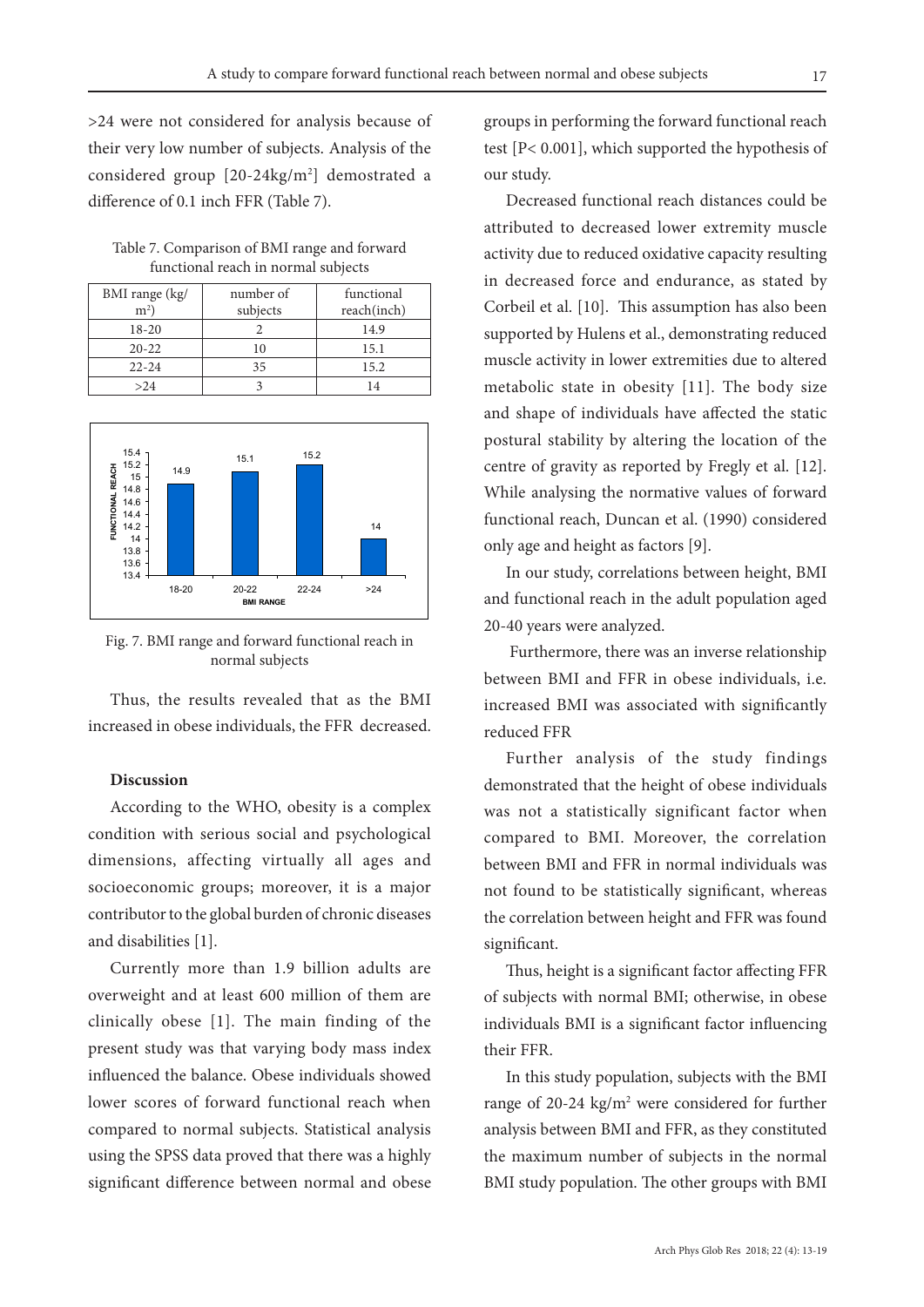<20 and >24 were not considered for analysis as their number was very low. Analysis of the considered group [20-24kg/m2 ] showed a 0.1-inch difference in FFR. In obese individuals, the differences in FFR between the BMI ranges were more significant, i.e. 0.4 inch for every  $2\text{kg/m}^2$  rise in BMI. Noteworthy, the limitation of this finding was that the number of subjects in each BMI range was not constant.

The study results can be applied in obese individuals undergoing neurological rehabilitation for forward functional reach as balance outcome measures.

Since Duncan et al. [9] studied normal individuals for normative values of forward functional reach, it could be difficult to compare their results with obese patients undergoing neurological rehabilitation. Therefore, it became evident that the relationship between obese and normal subjects had to be found. In obese patients, it would be unrealistic to use the normative value, suggested by Duncan et al. [9], to be achieved in balance rehabilitation. Our findings proved the above statement. If the normative value has been standardized for a large population of these individuals, it could be applied to neurological rehabilitation programmes to set a realistic goal.

In future studies, this limitation should be considered and standard values can be obtained for a large population, including overweight subjects, which were not considered in our study.

# **Conclusions**

Obese individuals show lower scores of forward functional reach when compared to normal subjects. As their body mass index increases, the forward functional reach decreases.

#### **Funding**

This research did not receive any specific grant from funding agencies in the public, commercial, or not-for-profit sectors.

#### **Acknowledgement**

Special thanks to my supervisor and my friend for their guidance and unlimited support.

### **References**

- 1. WHO 2017. http//www.who.int/mediacentre/ factsheets/fs311/ en/index.html.
- 2. S. C. Wearing, E. M. Hennig, N. M. Byrne, J. R. Steele and A. P. Hills: The biomechanics of restricted movement in adult obesity. Obesity Reviews Volume 7 Page 13 - February 2006.
- 3. Ledin T, Odkvist LM. Effects of increased inertial load in dynamic and randomized perturbed posturography. Acta Otolaryngol 1993; 113:249-52.
- 4. Hue O, Simoneau M, Marcotte J, Berrigan F, Dore J, Marceau P, Marceau S, Tremblay A, Teasdale N. Body weight is a strong predictor of postural stability. Gait Posture. Jun;26(1):32-8.
- 5. Maffiuletti NA, Agosti F, Proietti M, Riva D, Resnik M, Lafortuna CL, Sartorio A. Postural instability of extremely obese individuals improves after a body weight reduction program entailing specific balance training. Journal Endocrinology Investigation.2005 Jan; 28(1):2-7.
- 6. Bernard PL, Geraci M, Hue O, Amato M, Seynnes O, Lantieri D. Influence of obesity on postural capacities of teenagers: Preliminary study. Ann Readapt Med Phys. 2003 May; 46(4):184-90.
- *7. Clark, Kristine N. M.S., RCEP.* Balance and Strength Training for Obese Individuals. ACSM'S Health & Fitness Journal. 2004; 8(1): 14-20.
- 8. Katch V, Becque MD, Marks C, Moorehead C, Rocchini A. Oxygen uptake and energy output during walking of obese male and female adolescents. Am J Clin Nutr 1998; 47:26-32.
- 9. Duncan PW, Weiner DK, Chandler J, Studenski S. Functional reach: A clinical measure of balance. J Gerontol. 1990 Nov;45(6):M192-7.
- 10. Corbeil P, Simoneau M, Rancourt D, Tremblay A, Teasdale N. Increased risk for falling associated with obesity: mathematical modeling of postural control. IEEE Trans Neural Syst Rehabil Eng 2001; 9: 126–136.
- 11. Hulens M, Vansant G, Lysens R, Claessens AL, Muls E, Brumagne S. Study of differences in peripheral muscle strength of lean versus obese women; An allometric approach. Int J Obes Relat Metab Disord 2001; 25: 676–681.
- 12. Fregly AR, Oberman A, Graybiel A, Mitchell RE. Thousand-aviator study: Nonvestibular